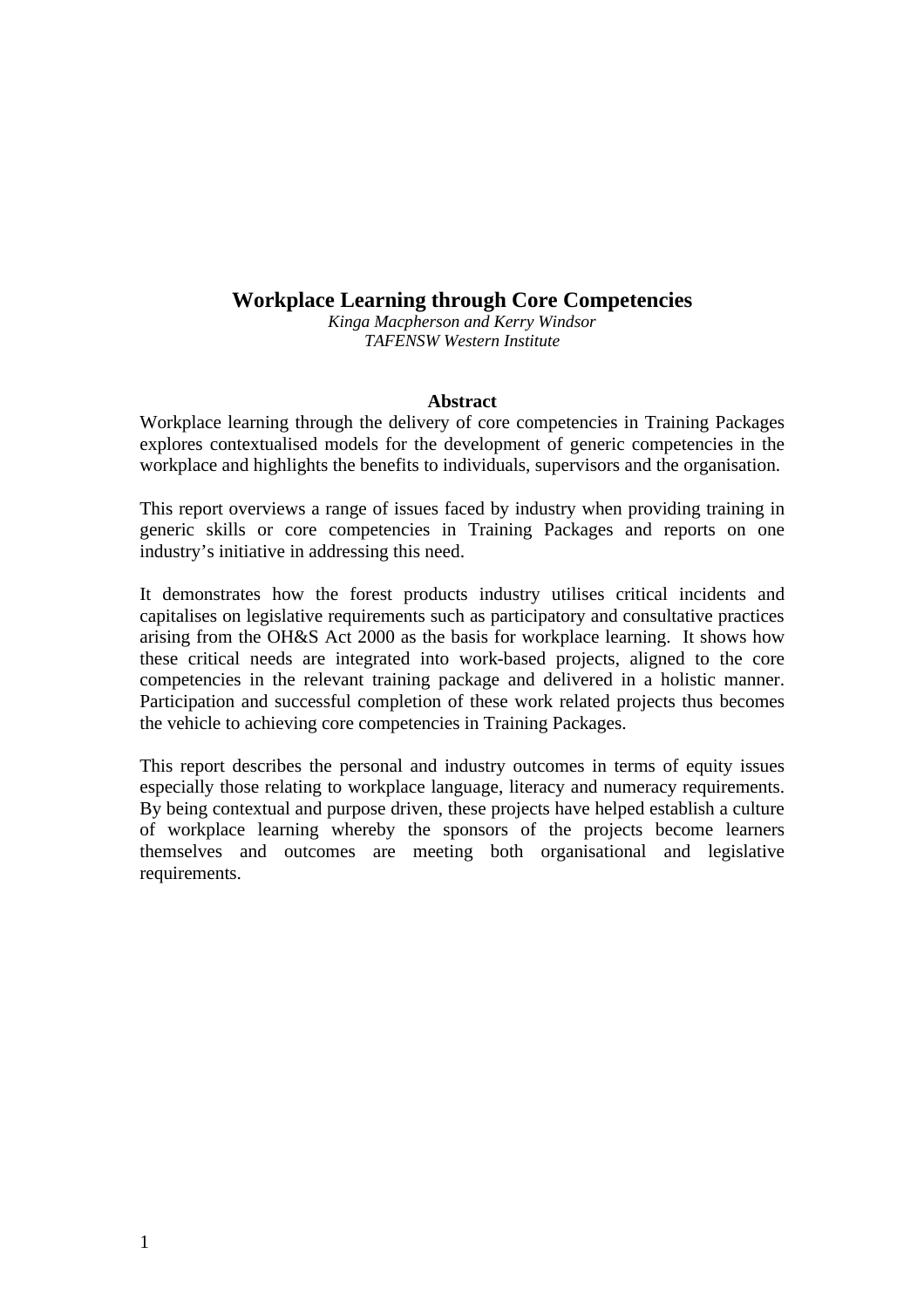# **Introduction**

This report describes the outcomes of a federally funded Workplace English Language and Literacy Program conducted in partnership with Highland Pine Products and TAFE NSW Western Institute.

This program developed strategies to enable employees to develop the language, literacy and numeracy strategies needed to cope with OH&S compliance, technological changes and ensuing changes to workplace learning and workplace practices which have recently been updated at Highland Pine. It also proposed to assist key personnel to develop language, literacy and numeracy skills to implement the core competencies in the Certificates in Sawmilling and Processing through integration with their induction and continuous improvement practices.

The outcome of this Program was the development of a strategic model for workplace learning utilising work-based projects as the mode of delivery for core competencies in Training Packages.

This report outlines the issues facing industry which led to the development of this model, the processes used and the benefits of the model to the organisation and the individual.

### **Literature review**

With the advent of Training Packages and obligations for compliance with the OH&S Act 2000, greater demands are being placed on enterprises and their employees. Language, literacy, numeracy, teamwork, problem-solving, technology and learningto learn are some of the skills considered essential to maintaining employability and viability of workplaces.

The report, *Frequently Asked Questions about Language, Literacy, and Numeracy Issues in the Australian Quality Training Framework (ANTA 2002 pp1-4)* outlines the " risks if ... learners do not achieve the language, literacy or numeracy skills they need to successfully participate in training, and perform competently in the workplace. These risks may not only be for the RTO and learner, but more broadly for society …. and create unnecessary barriers for learners that may undermine the effectiveness of their training. It further recognises the role between literacy proficiency and context for "the methods used to achieve certain literacy and numeracy tasks will differ according to the workplace requirements, technology and culture hence the knowledge and skills learnt in a training environment may not "necessarily be the same skills that are demanded in the workplace".

The relationship between core competencies and employability skills is most recently highlighted in the report commissioned by the Department of Employment Science and Training (DEST)and the Australian National Training Authority(ANTA), *Employability Skills for the Future* in 2002. This report outlines the skills Australian employers identify as being critical for ongoing employability and the importance of non-technical skills in supporting " increased competitiveness, innovation, flexibility and client focus." (Australian Chamber of Commerce 2002 p1)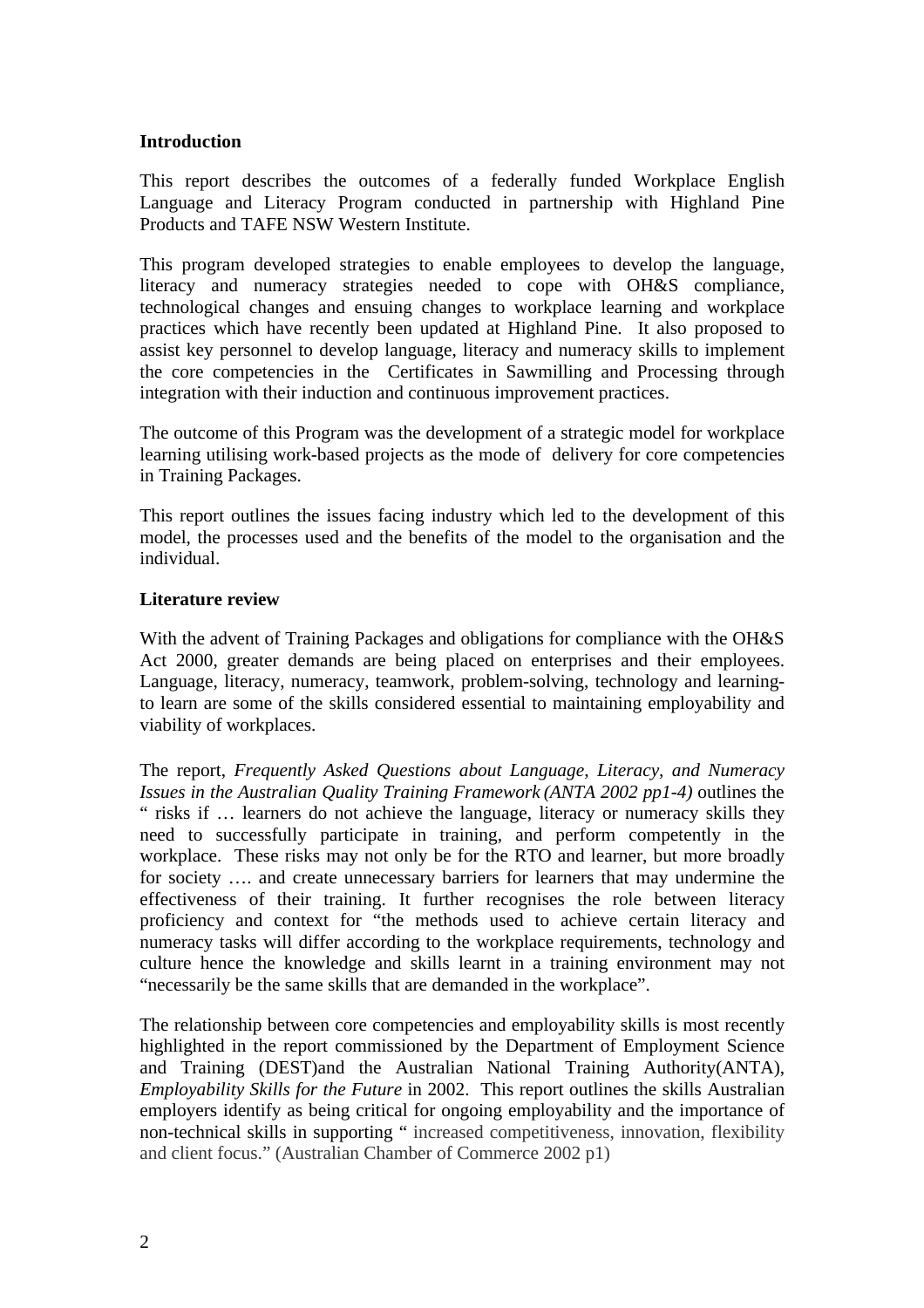Enterprises are increasingly seeking a more highly skilled workforce where the generic and transferable skills are broadly distributed across the organisation. These skills are also referred to as employability skills and are often reflected in the core competencies in most training packages or are embedded in technical focused competency standards.

The term employability skills as used in the 'Employability Skills for the Future' project is defined as "skills required not only to gain employment, but also to progress within an enterprise so as to achieve one's potential and contribute successfully to enterprise strategic directions(Australian Chamber of Commerce 2002 p49).

These skills referred to as the Employability Skills Framework include :

• **communication** skills that contribute to productive and harmonious relations between

employees and customers;

• **team work** skills that contribute to productive working relationships and outcomes;

• **problem-solving** skills that contribute to productive outcomes;

• **initiative and enterprise** skills that contribute to innovative outcomes;

• **planning and organising** skills that contribute to long-term and short-term strategic planning;

• **self-management** skills that contribute to employee satisfaction and growth;

• **learning** skills that contribute to ongoing improvement and expansion in employee and

company operations and outcomes; and

• **technology** skills that contribute to effective execution of tasks (ibid p.7)

These skills are often reflected in training packages and are central to the core competencies. Some examples of core competencies which address these skills, include

- ?? FPIOHS1A Follow OHS Policies/Procedures
- ?? FPIG16A Maintain Interactive Communication in the Workplace
- ?? FPIG29 A Work effectively with others
- ?? FPIG22 A Plan to undertake routine task
- ?? FPIG39A Implement quality control
- ?? FPIG30A Interpret and solve numerical problems-basic

Consequently a question often posed by industry is that if these personal attributes and skills are so important and if employees need to "see the link between information and enterprise performance" (Australian Chamber of Commerce 2002 p49), and once skills are learnt, how can enterprises provide opportunities for learners to transfer these skills and "apply their theoretical knowledge to relevant workplace processes or tasks" (ANTA 2002 P. 11) in innovative and cost-effective ways.

There are many complex and varied issues facing industry in delivering training regardless of whether they are core or technical competencies. Factors driving industry to explore other and more cost-effective modes of delivery are factors relating to

?? time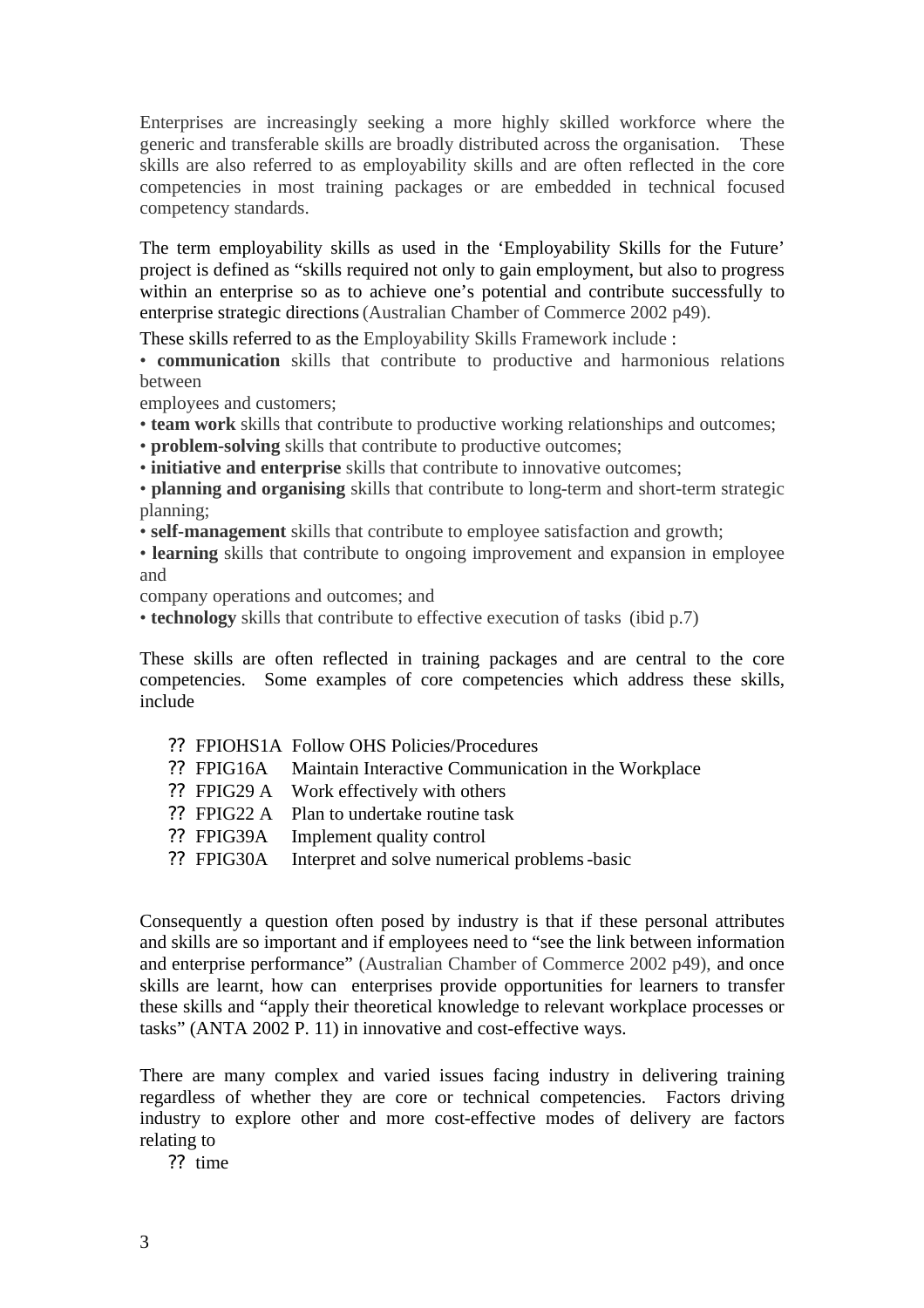- ?? replacement of staff
- ?? cost of replacement of staff
- ?? training
- ?? assessment
- ?? personnel attitudes
- ?? cultural change

The National Centre for Vocational Education and Research explored these issues in their report *What Makes for Good Workplace Learning (2003)*. It supports the view that effective workplace learning should provide enterprises with the capacity to innovate (NCVER p.2). It discusses how changes in the workplace have meant that the skill level of employees must be continuously developed….with employers demanding generic skills such as communication and problem-solving skills, in addition to technical skills.

Enterprises which consider themselves learning organisations, encompass the concept of workplace learning and address and approach the development of employability skills of their staff in varied ways.

This report goes on to discuss one innovative and cost-effective method which is customised to individuals and the organisation, ensures inclusiveness and extends the work capability of employees.

### **The Research Method**

The focus of our research and work has been Highland Pine Products, a newly established forest products industry in the central west employing around 200 people. With a \$30 million dollar upgrade of two manufacturing sites, came the introduction of technology, new procedures and new methods of working. Highland Pine Products embraced the delivery of training packages as a means of recognising the workplace learning that needed to be undertaken by staff. Whilst a large proportion of the technical training was on-the-job and had been completed, the company was in a quandary over

- ?? delivery of the core competencies within the training packages
- ?? the literacy and numeracy needs of a number of their employees
- ?? ways of enhancing employee's communication skills to reflect the combining of 2 inherited workplace cultures to allow a new workplace culture to emerge.

After a series of round-table meetings with management , supervisors, the OH&S Coordinator and the Training Systems Coordinator the enterprise sought Workplace English Language and Literacy funding to utilise the core competencies in training packages as a means of addressing a large number of issues impacting on HPP's business.

We

?? identified critical needs that relied on the employability skills of its employees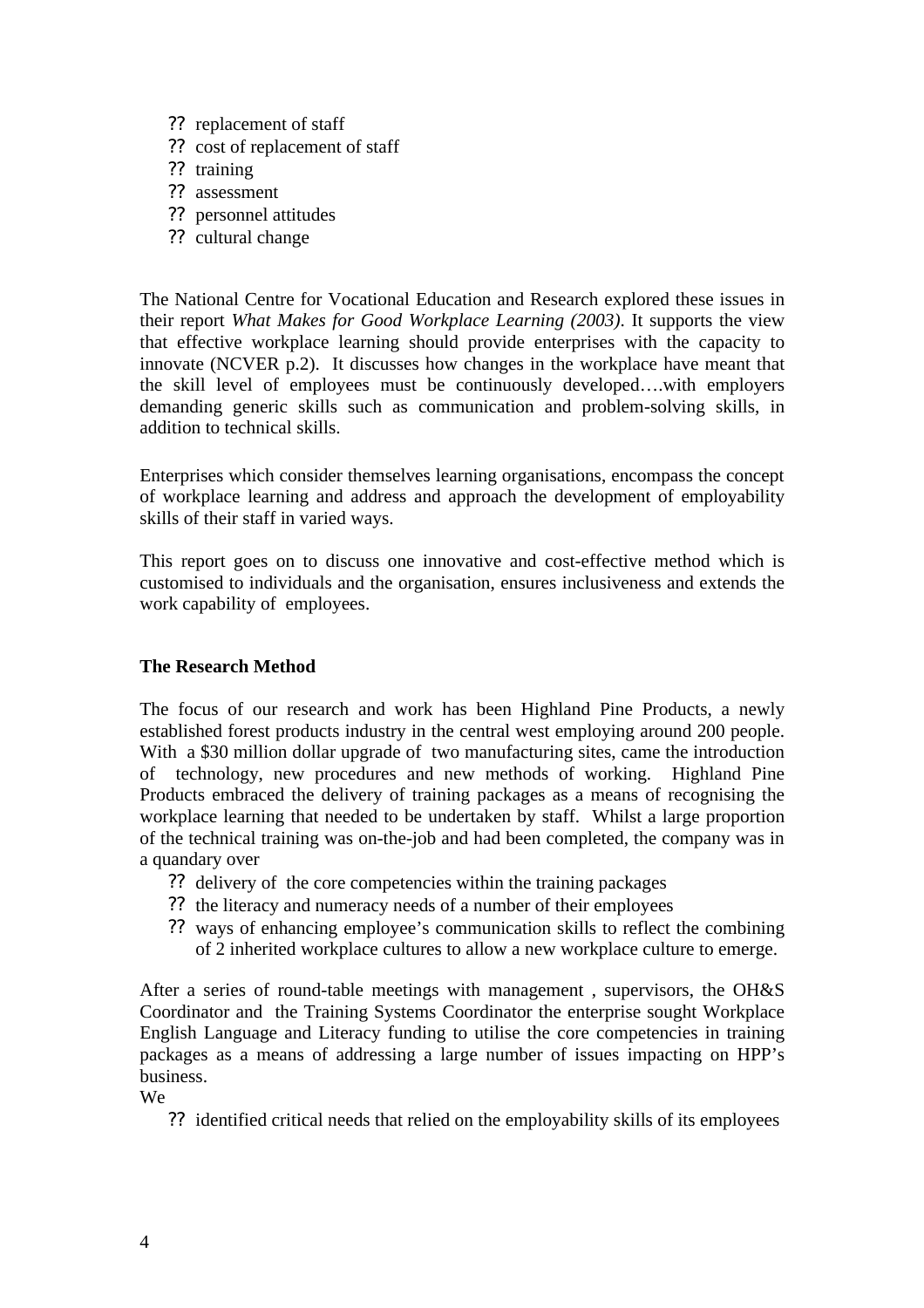- ?? established their feasibility with all stakeholders ie the funding body, the enterprise's lead-team, the OH&S committee, Training Systems Coordinator and supervisors
- ?? prioritised the outcomes
- ?? developed the training programs delivery and assessment
- ?? piloted the programs
- ?? evaluated and made changes
- ?? reviewed the process and the product

Consequently we developed a model that

- ?? Developed the literacy and employability skills of employees to contend with HPP's policies and procedures;
- ?? Explored which compliance issues associated with the OH&S Act 2000 could act as the catalyst for rethinking the delivery of core competencies;
- ?? Utilised critical incidents to provide the context for core competencies;
- ?? Used work-based projects as the mode of delivery of the core competencies and as a means to developing the literacy and employability skills of operator level employees;
- ?? caused minimum disruption to production

To ensure "good practice" in the delivery of the core competencies, we

- ?? developed 2 training program based on workplace needs
- ?? aligned the programs to the core competencies
- ?? integrated the 4 core competencies which best reflected the training programs
- ?? planned a holistic approach to delivery that was predominantly on-the-job training and used continuous assessment over a period of time against the assessment instruments developed by FAFPESC and ANTA
- ?? maximised the participation of all workers in each work area
- ?? ensured the delivery and assessment did not exceed the workplace requirements.

### *Work Based Projects*

As work-based projects can be either task-based projects or people-process projects, the concept was ideally suited to addressing critical needs of the workplace and the delivery of the core competencies. At the time, the development and review of Safe Operating Procedures's (SOP's) and rewriting the Induction Program for new and existing employees were seen as critical to compliance with the OH&S Act 2000, experience has shown they are a potential source of contextualised training for many industries and enterprises.

In essence, work-based projects reflect the 'built in not bolted on' approach to the integration of language, literacy and numeracy into training. By utilising workplace issues such as development or review of SOP's or completion of the enterprise's induction program as the context for employees to use and respond to language, literacy and numeracy skills as well as problem-solving and critical thinking , it also allows opportunities for employees to develop attributes required for working as a team, for motivation and adaptability. They also demonstrated how workplace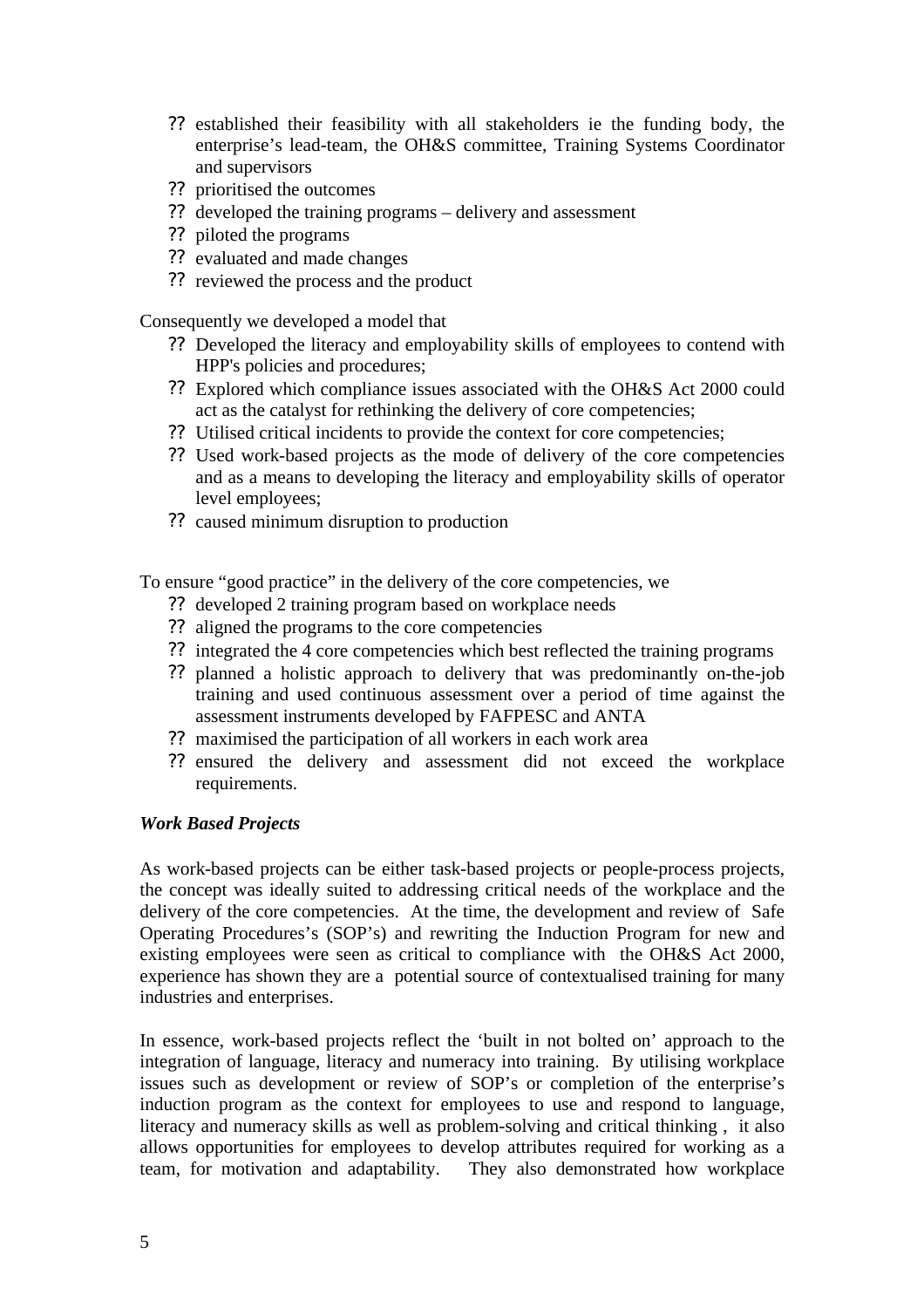documents may vary in their use of language and structure across industries or workplaces, and that learners may need to be specifically taught how to read and understand such workplace materials. As the work-based projects in this model involve learning-on-the-job with a literacy practitioner as facilitator, learners become familiar with both the subject and the context "When we know the context, written texts are easier to understand."(ANTA p.11)

To ensure their success the work-based projects needed to be

- ?? meaningful to both the employees and their work areas
- ?? relate to the performance of the work section
- ?? supported by all stakeholders
- ?? Resourced appropriately. For example,
	- o the project needed to be achievable within 4-10 weeks
	- o team members were to be available to participate in workshops
	- o supervisors and specialists needed to be available to provide background and underpinning knowledge and support when required
	- o supervisors needed to be willing to participate proactively in the presentation and debriefing stages of the projects

To complete the work-based project employees needed to commit to

- 1. participating in project meetings
- 2. working collaboratively over a period of time to complete a work area hazard identification pack and Safe Operating Procedure
- 3. using effective communication skills to provide constructive feedback
- 4. creating / reviewing Hazard ID or SOP for work area
- 5. gathering and sharing information at Toolbox meetings
- 6. demonstrating the SOP outlining quality and safety factors to their Supervisor and OH&S coordinator
- 7. completing a Learner guide

| <b>Stage</b>       | <b>Competency</b>                                           | <b>Key Points</b>                                                                               | <b>Activities</b>                                                                                  | <b>Assessment</b>                                                                                                                              |
|--------------------|-------------------------------------------------------------|-------------------------------------------------------------------------------------------------|----------------------------------------------------------------------------------------------------|------------------------------------------------------------------------------------------------------------------------------------------------|
| Planning           | FPIG29 A<br>Work<br>effectively<br>with others              | Underpinning Knowledge to<br>work effectively together                                          | Plan team goals<br>Establish roles &<br>responsibilities<br>Participate<br>active<br>communication | Observation<br>-participation<br>-over time<br>Quizzes                                                                                         |
| Planning           | FPIG22 A<br><b>Plan</b><br>to<br>undertake<br>routine task  | Identify task requirement<br>Plan steps to complete task<br>Review plan                         | Develop action plan                                                                                | Participate in team<br>project<br>On-the-job<br>observation of work<br>practices<br>and<br>adherence to work<br>practices<br>and<br>procedures |
| Impleme<br>ntation | <b>FPIOHS1A</b><br>OHS<br>Follow<br>Policies/Proc<br>edures | Recognise, report hazards<br>Follow<br>workplace<br>procedures<br>hazards &<br>control<br>risks | Create<br>/Review<br>/Modify SOP<br>hazard<br>1.<br>identification<br>2.<br>sop                    | Practical / theory<br>On the job/ off the<br>job<br>3rd party report                                                                           |

#### **Delivery and assessment of Work-Based project model at HPP**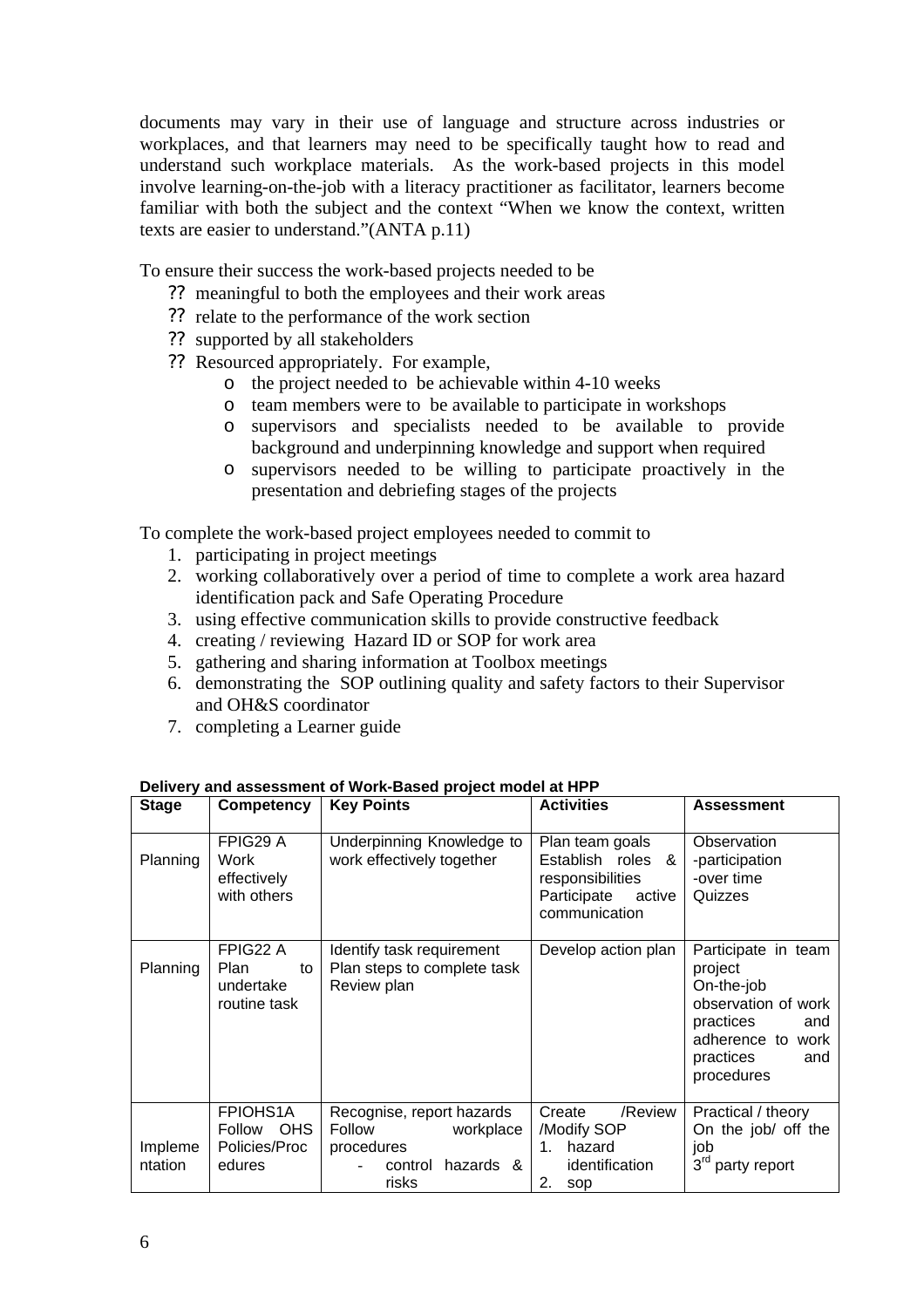|                                               |                                                         | Communicate<br>about<br>hazards<br>Employer/Employee<br>responsibility<br>Safe,<br>clean<br>healthy<br>workplace<br>Work safely<br>Safe manual handling<br>Apply emergency / accident |                                                                                                                                                |                                                                                                                                                  |
|-----------------------------------------------|---------------------------------------------------------|---------------------------------------------------------------------------------------------------------------------------------------------------------------------------------------|------------------------------------------------------------------------------------------------------------------------------------------------|--------------------------------------------------------------------------------------------------------------------------------------------------|
| Impleme<br>ntation<br>and<br>Present<br>ation | FPIG16A<br>Maintain<br>Interactive<br>Communicati<br>on | Communicate information<br>about work processes<br>Participate<br>in.<br>work<br>discussion<br>&<br>Identify<br>communicate<br>issues arising from work<br>area                       | Learner Guide<br>Quizzes<br>Observation<br>of<br>discussions<br>to<br>developing SOP<br>Identify&<br>communicate<br>issues arising from<br>SOP | Learner guide<br>Participate<br>in.<br>meeting<br>Provide<br>feedback<br>at Toolbox<br>Handover<br>project<br>and debrief<br>with<br>supervisors |

### **Findings and Discussion**

Key findings in the evaluation stage of the program included the following qualitative data:

"Identifying hazards, following isolation procedures, writing SOP's and inductions have been identified as critical needs and are very much part of our compliance with the OH&S Act " says General Manager Nigel Wilshier. "We want the employees to be involved and to contribute. This doesn't just happen automatically. We needed to make it happen and WELL (Workplace English Language and Literacy) funding opened that door."

Craig Grady, Highland Pine's Training Systems Coordinator said that compliance with the OHS Act 2000 became a major focus of training over the past 18 months. We worked closely with Access staff at TAFE's Bathurst campus to develop a series of work-based projects which we aligned against the core-competencies in the Certificate II in Forest and Forest Products. Employees then met regularly in their work-areas to identify hazards and write or review SOP's over a period of 5 weeks; Employees are assessed holistically, over the period of the projects and against the assessment instruments developed by FAFPESC and ANTA."

"The whole process of consultation and participation can be time-consuming and if employees don't have the skills or the confidence, they're not going to get involved" explains Ben Gawehn the Quality Systems Manager. "We've completed 35 SOP's across 7 work-areas, 7 hazard identification packs and employees have made recommendations for control measures for over a hundred hazards. This whole process has given them some ownership over their work-areas and what happens in them and they better understand their responsibilities under 'duty of care".

"What we've done is work with each work area for one hour a week for about 5 weeks. During these sessions we facilitate the process of identifying hazards and developing SOPs with employees. At the same time we are reinforcing appropriate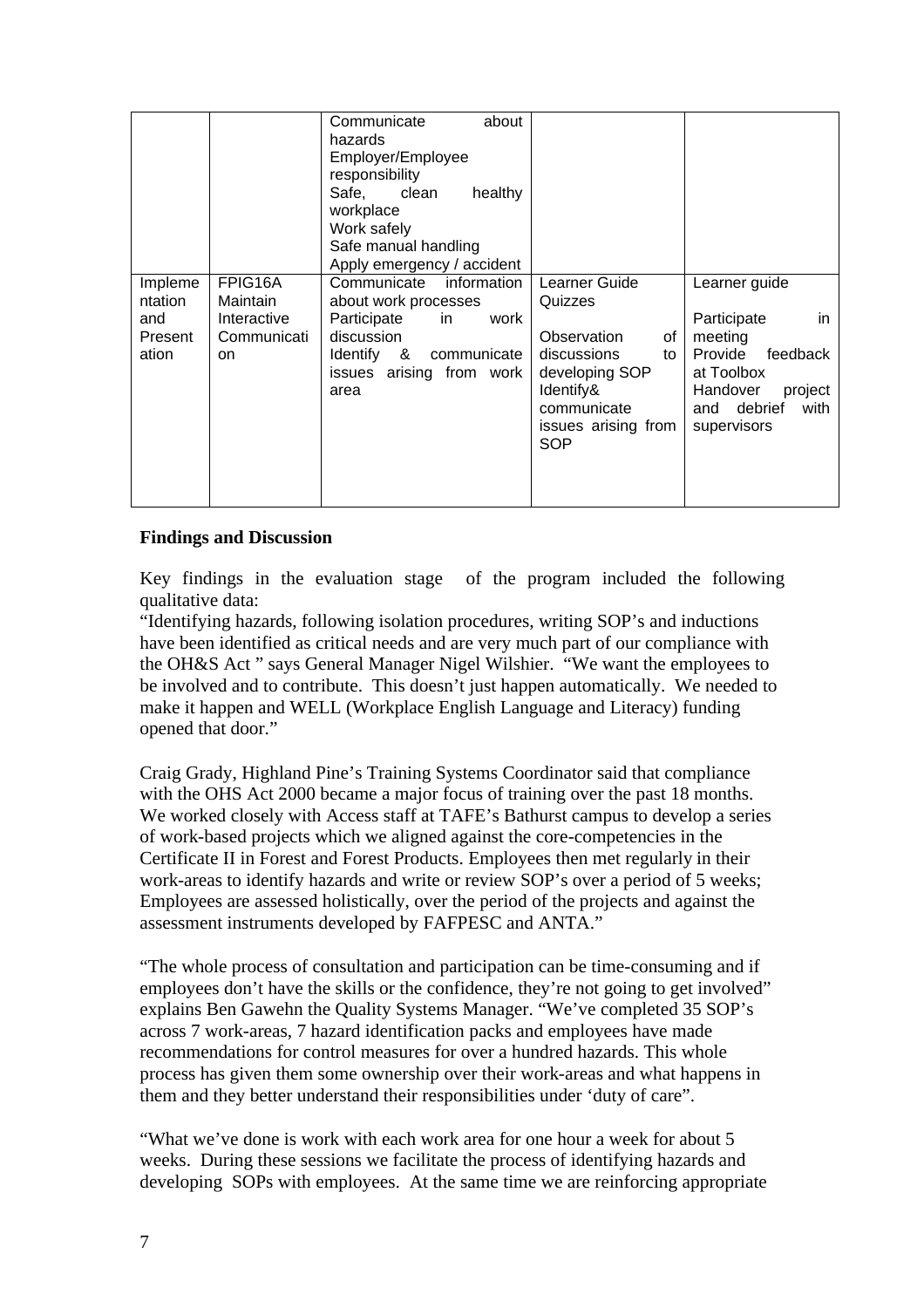communication skills required to do these tasks: namely working together as a group, planning routine activities and following OH&S policies and procedures" says Kerry Windsor, WELL's Contact person for the Western Institute. "The work is then presented to the Supervisor's and Quality Assurance for review prior to being entered into HPP's systems.

Kinga Macpherson, Workplace Education Coordinator at Bathurst Campus says "employees are being asked to participate more often and at many different levels. It can be very intimidating to sit in on a meeting with senior management and even more stressful to give feedback on issues or concerns. By building their skills and confidence in familiar territory such as their work areas and in relation to the work they do, employees develop skills in the key competencies and enhance their 'employability' which is essential to workplace learning and continuous improvement."

Implementing a new Induction Program has been another training focus at HPP. Craig explains that "Through WELL funding we rewrote our Induction program and aligned the content against our core competencies. To support the personnel and supervisor's delivering the Induction we developed a Training Guide to ensure consistency in delivery and a Learner's Guide to enable new employee's to participate proactively. Completion of the induction is over 6 months and involves not only the new employee, but also their supervisor's, buddies and workplace assessors and formally recognizes the learning that occurs in the initial 6 months.

Qualitative and quantitative outcomes were measured in terms of benefits of utilising work-based projects to the organisation and individual`

### *Benefits of work-based projects*

- 1. Facilitates team-working skills by bringing employees from specific work areas together to work on common personal and workplace goals
- 2. allows time to reflect on processes and procedures and how they could be improved
- 3. utilises supervises and other key workplace personnel to share their knowledge as needed
- 4. helps management to meet their performance indicators and for the organisation to meet compliance requirements
- 5. helps employees become aware of reasons why things happen or why certain processes are followed in the workplace
- 6. encourages employees to take greater responsibility over workplace issues which impact on them and their peers
- 7. promotes a continuous improvement or lifelong learning mindset across the enterprise
- 8. enables a language, literacy and numeracy specialist to work within the training environment thereby helping learners to apply the formal literacy or numeracy processes to industry tasks.

### *Benefits to the organisation*

Improved accuracy in completing documentation: All employees undertaking the work-based projects and the new Induction Program are now able to accurately identify hazards and make recommendations for corrective procedures. They can also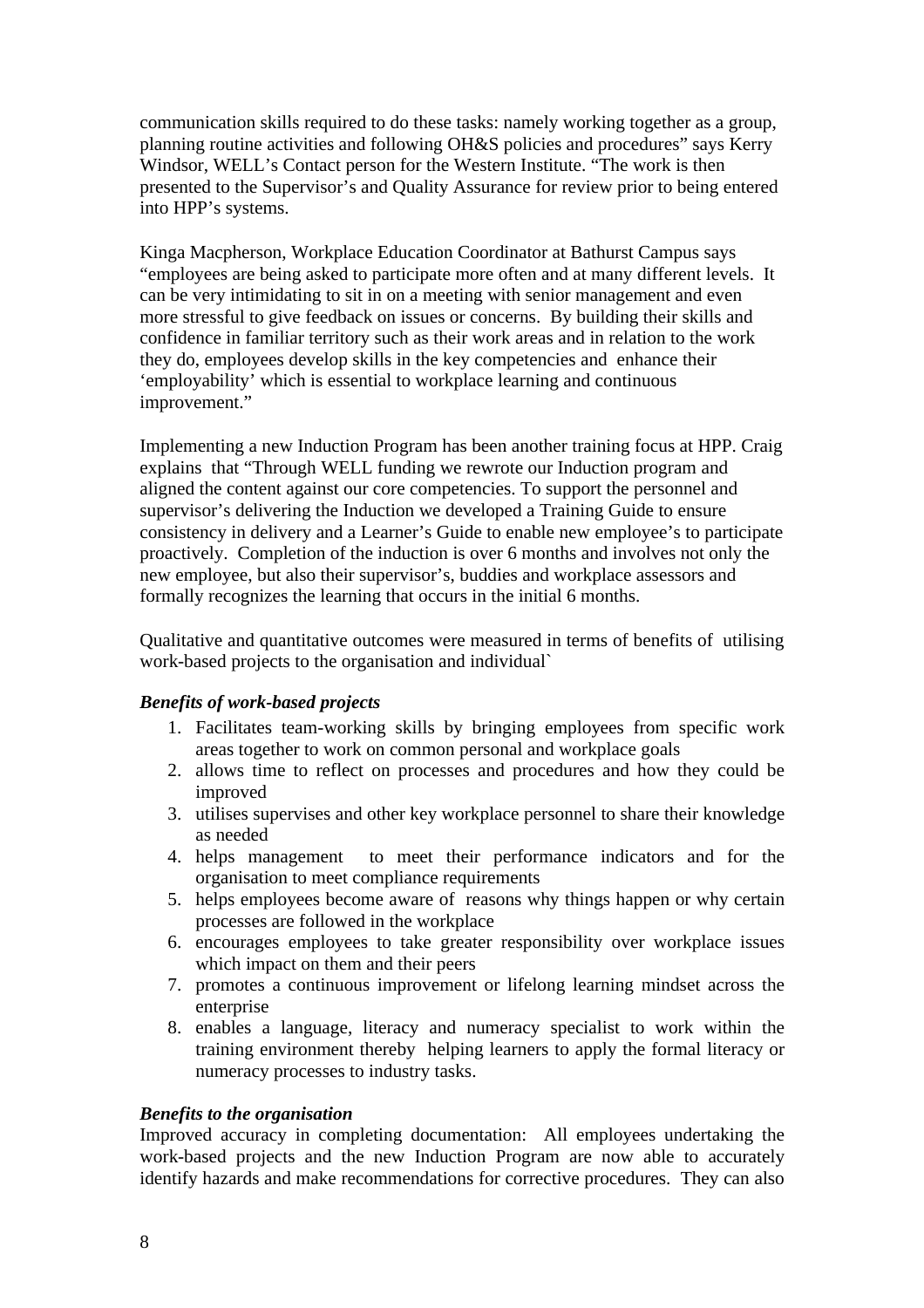develop Safe Operating Procedures and complete Incident Reports. Written communication has been improved through the Plain Englishing and reviewing the hazard identification packs and single hazard id's by the employees. Employees are more confident in completing required documentation thereby allowing HPP's achievement of compliance.

Improved productivity: Through increased confidence in making recommendations on safer and more efficient work practices, several employees have been able to improve productivity in their specific work areas and those areas associated with their tasks.

More effective consultation with employees: By encouraging employees to participate in the work-based projects in a non-threatening environment, they were able to have input into identifying hazards, making recommendations for corrective action and have a say in their Safe Operating Procedures. Supervisors have also been assisted in the way they conduct their Toolbox Meetings which is another format for consultation at HPP.

### More effective communication:

Work-based projects have facilitated communication flows at both cross-sectional and vertically throughout the organisation. Through the presentations to management, it has promoted interactive communication, awareness and helped build workplace relations. Supervisors and middle management gained a clearer understanding of the workplace issues effecting/impacting on employees and production and were often able to make practical and immediate decisions on safety issues.

#### Increased participation in training:

By increasing the generic/employability skills of employees through delivery of core competencies, HPP has been able to harness the skills of personnel which was historically under-utilised.

All employees now have an equal opportunity to undertake and complete formal training with 49 employees completing 4 core competencies.

#### OH&S measures are more effective:

By working on work-based projects developed by WELL and addressing HPP's critical needs, HPP now has a systematic approach to hazard identification, control and assessment and documentation. It has also completed 33 new SOP's which has enabled employees a forum by which to better identify with safety policies and procedures at HPP .

#### *Benefits to the individual*

Individuals pursuing further training opportunities:

By developing positive working relationships with employees through on-the-job training, we have been able to mentor 5 employees in nominating for various expressions-of-interest for positions of leading-hands and traineeships and a further 11 to work on projects with the new safety officer.